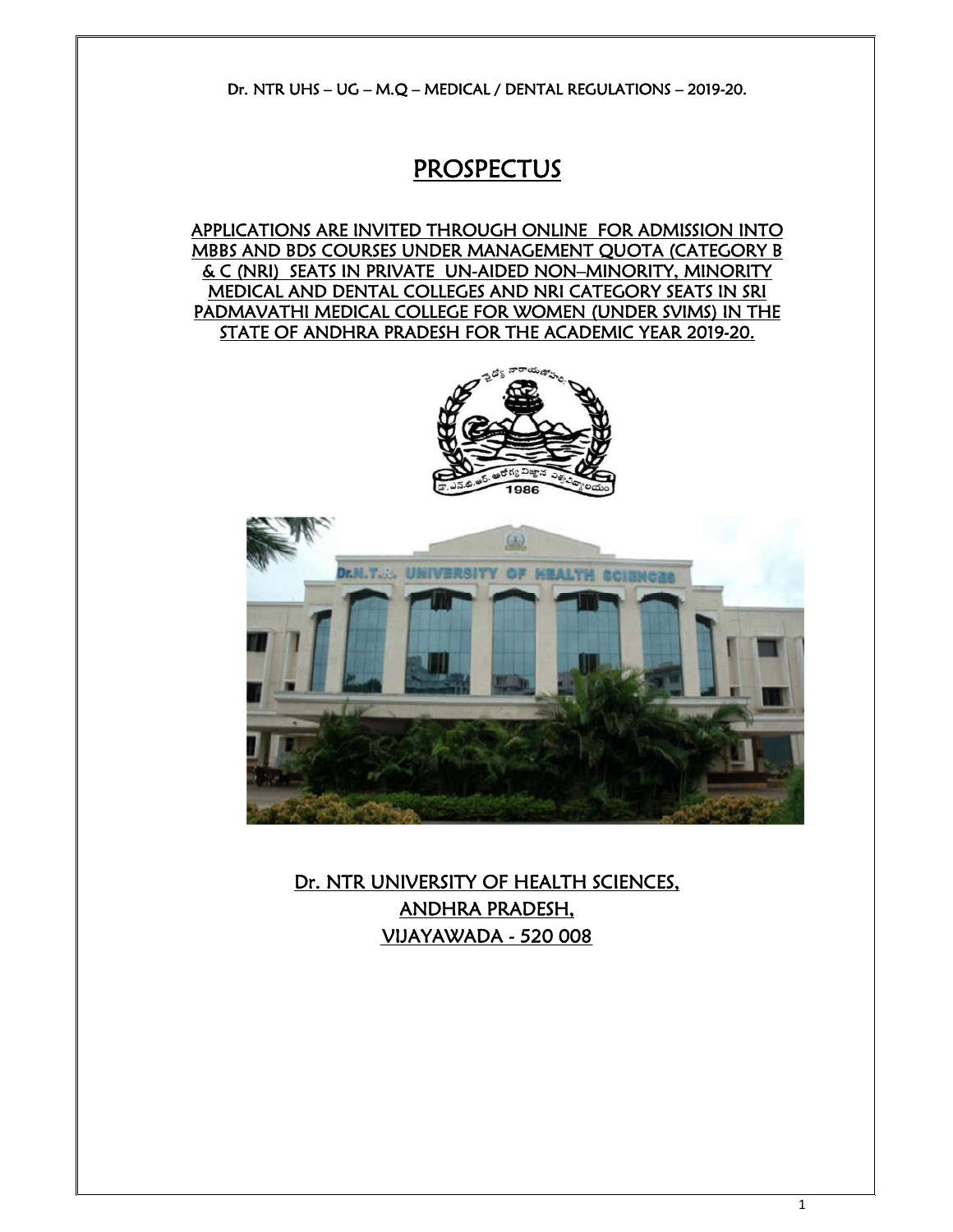# DR. NTR UHS – UG – M.Q – MBBS/BDS REGULATIONS – 2019-20

### Dr. NTR UNIVERSITY OF HEALTH SCIENCES::AP::VIJAYAWADA-8

### APPLICATIONS ARE INVITED THROUGH ONLINE FOR ADMISSION INTO MBBS AND BDS COURSES UNDER MANAGEMENT QUOTA (CATEGORY B & C (NRI) SEATS IN PRIVATE UN-AIDED NON–MINORITY, MINORITY MEDICAL AND DENTAL COLLEGES AND NRI CATEGORY SEATS IN SRI PADMAVATHI MEDICAL COLLEGE FOR WOMEN (UNDER SVIMS) IN THE STATE OF ANDHRA PRADESH FOR THE ACADEMIC YEAR 2019-20

| Date of issue of Notification to apply for admission to  | 05.07.2019                                                                           |  |  |  |  |
|----------------------------------------------------------|--------------------------------------------------------------------------------------|--|--|--|--|
| MBBS and BDS Courses for the academic year 2019-20       |                                                                                      |  |  |  |  |
| Availability of online Application form on website       |                                                                                      |  |  |  |  |
|                                                          | From 11.00 AM on 07.07.2019                                                          |  |  |  |  |
| http://ntruhs.ap.nic.in and                              |                                                                                      |  |  |  |  |
| https://appvtmedadm.apntruhs.in                          | upto 5.00 PM on 15.07.2019                                                           |  |  |  |  |
| Date of release of provisional merit position of all the | 17.07.2019                                                                           |  |  |  |  |
| candidates applied for                                   |                                                                                      |  |  |  |  |
|                                                          | Will be notified                                                                     |  |  |  |  |
| at Dr. NTR University of Health Sciences,                |                                                                                      |  |  |  |  |
|                                                          |                                                                                      |  |  |  |  |
| Vijayawada, Andhra Pradesh.                              |                                                                                      |  |  |  |  |
| <b>Commencement of Classes</b>                           | 01.08.2019                                                                           |  |  |  |  |
| Closure of Admissions                                    | As per MCI/DCI Schedule                                                              |  |  |  |  |
|                                                          | <b>IMPORTANT DATES TO REMEMBER</b><br>Dates of verification of original Certificates |  |  |  |  |

## Note:

- i) No further Notification will be issued by the University unless there is any change in the schedule. No Individual intimations will be sent.
- ii) Printout of application along with enclosures should be submitted at the time of verification at the university.
- iii) The same application will be considered for all the rounds of the counseling including MOP-UP round counseling and also for stray vacancies.
- $iv)$  If the candidate faces any difficulty for submitting the online application the following numbers may be contacted immediately for correcting /rectify the problem :
- $v$ ) No offline applications will be accepted.
- \*For Technical Difficulties No. 9490332169, 9030732880.
- \*For clarifications on Regulations No.  $8978780501$  and  $7997710168$  (10.00 AM to 6.00 PM only).

Note: 1. All the above dates are tentative and the University reserves the right to change them without assigning any reason or advance notice.

 2. Subsequent notifications with regard to conduct of counseling will be notified through Dr.NTR UHS website only. Please visit the university website regularly for subsequent notifications / instructions till the completion of admission process.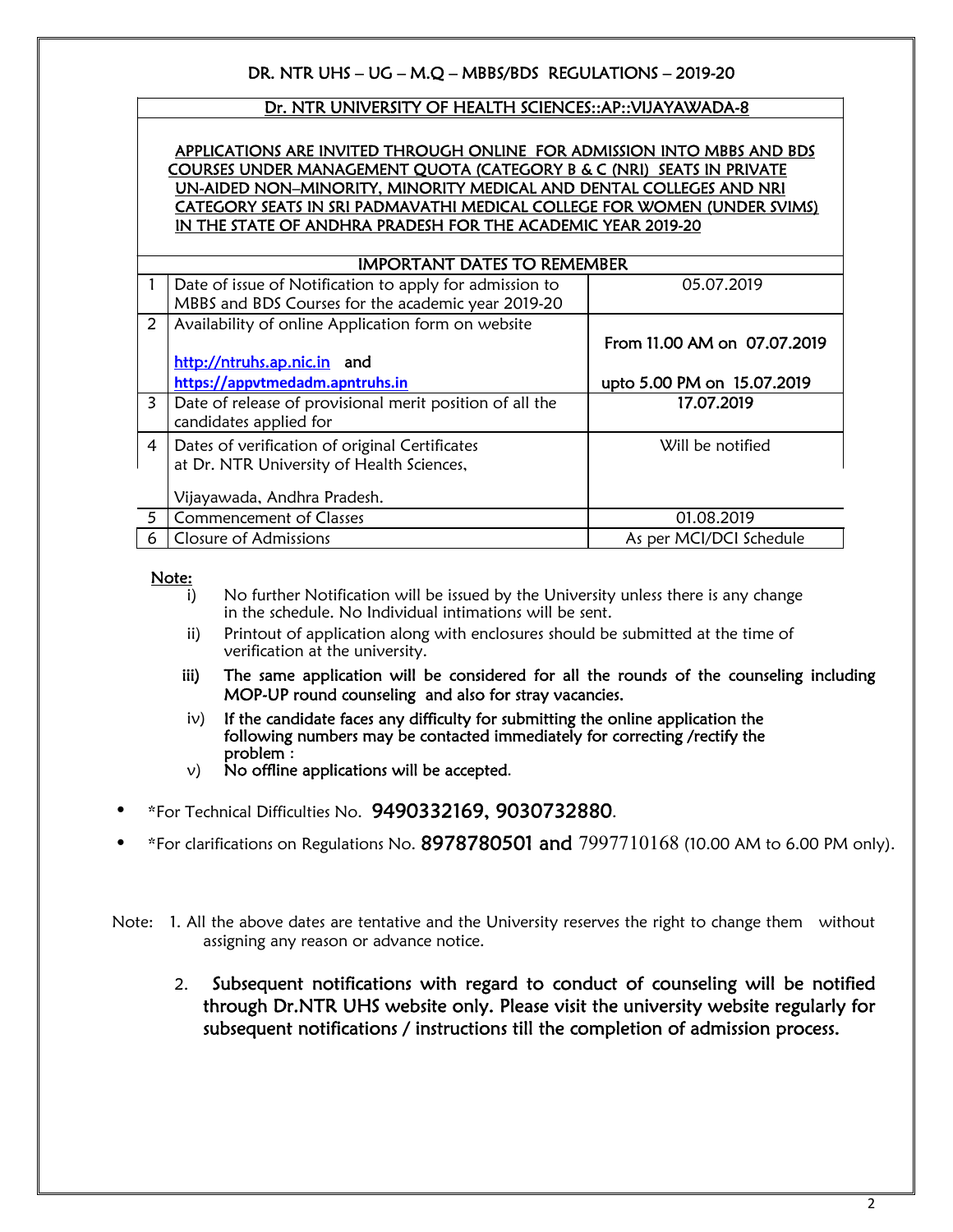# Dr. NTR UNIVERSITY OF HEALTH SCIENCES: ANDHRA PRADESH, VIJAYAWADA - 520 008

### REGULATIONS FOR ONLINE APPLICATIONS FOR ADMISSION INTO MBBS AND BDS COURSES UNDER MANAGEMENT QUOTA (CATEGORY B & C (NRI)) SEATS IN PRIVATE UN-AIDED NON–MINORITY, MINORITY MEDICAL AND DENTAL COLLEGES AND NRI CATEGORY SEATS IN SRI PADMAVATHI MEDICAL COLLEGE FOR WOMEN (UNDER SVIMS) IN THE STATE OF ANDHRA PRADESH FOR THE ACADEMIC YEAR 2019-20

### I. Regulations:

- i) The following are the Regulations for admission of students into Management Quota (Category -B and Category  $-C$  (NRI)) seats in MBBS / BDS Courses in Private Un – Aided Non – Minority, Minority Medical and Dental Colleges and NRI Quota Seats in Sri Padmavathi Medical College for Women (Under SVIMS, Tirupati) in Andhra Pradesh for the year 2019-20.
- ii) The candidates shall appear and secure cut off score and more above in the NEET UG -2019 exam.
- iii) The Rank and Score in NEET UG 2019 shall be the basis for the selection into MBBS and BDS Courses subject to these regulations.
- iv) The List of Medical & Dental Colleges and No. of Seats available under Category-B and C (NRI) is given in the Annexure - I.
- v) The admissions into the colleges are subject to the permission by the Government of India / Medical Council of India / Dental Council of India and affiliation to the Dr. NTR University of Health Sciences for the academic year 2019-20.
- vi) In case any new Medical Colleges or Dental Colleges are affiliated to the University / any college is permitted by the Govt. of India for the academic year 2019-20, the seats in those colleges also will be filled up. No further Notification will be issued.

### II. Minimum age:

 The candidate should have completed 17 years of age as on 31-12-2019. The candidates who do not complete 17 years as on 31.12.2019 need not attend the counseling.

### III. Eligibility:

i) A) Candidates from all over the country are eligible for admission into UG Medical and Dental Courses and as per Medical Council of India / Dental Council of India / Dr. NTR University of Health Sciences regulations.

B) With regard to filling up of 15% NRI Quota Seats (23 Seats) available at Sri Padmavathi Medical College for Women (under SVIMS), Tirupati Visit SVIMS Website: http://svimstpt.ap.nic.in for details of eligibility criteria and fee particulars.

- ii) Candidates should have qualified at NEET UG 2019 and shall secure not less than 50% of marks taken together in Physics, Chemistry, Biology (Botany, Zoology) / Bio-technology in the qualifying examination are eligible for admission into MBBS/BDS Courses and they have to fulfill other relevant conditions laid down in these regulations as per Medical Council of India / Dental Council of India guidelines.
- iii) The candidates should secure the following cut-off scores and more in NEET UG-2019 conducted by National Testing Agency, New Delhi for the year 2019-20.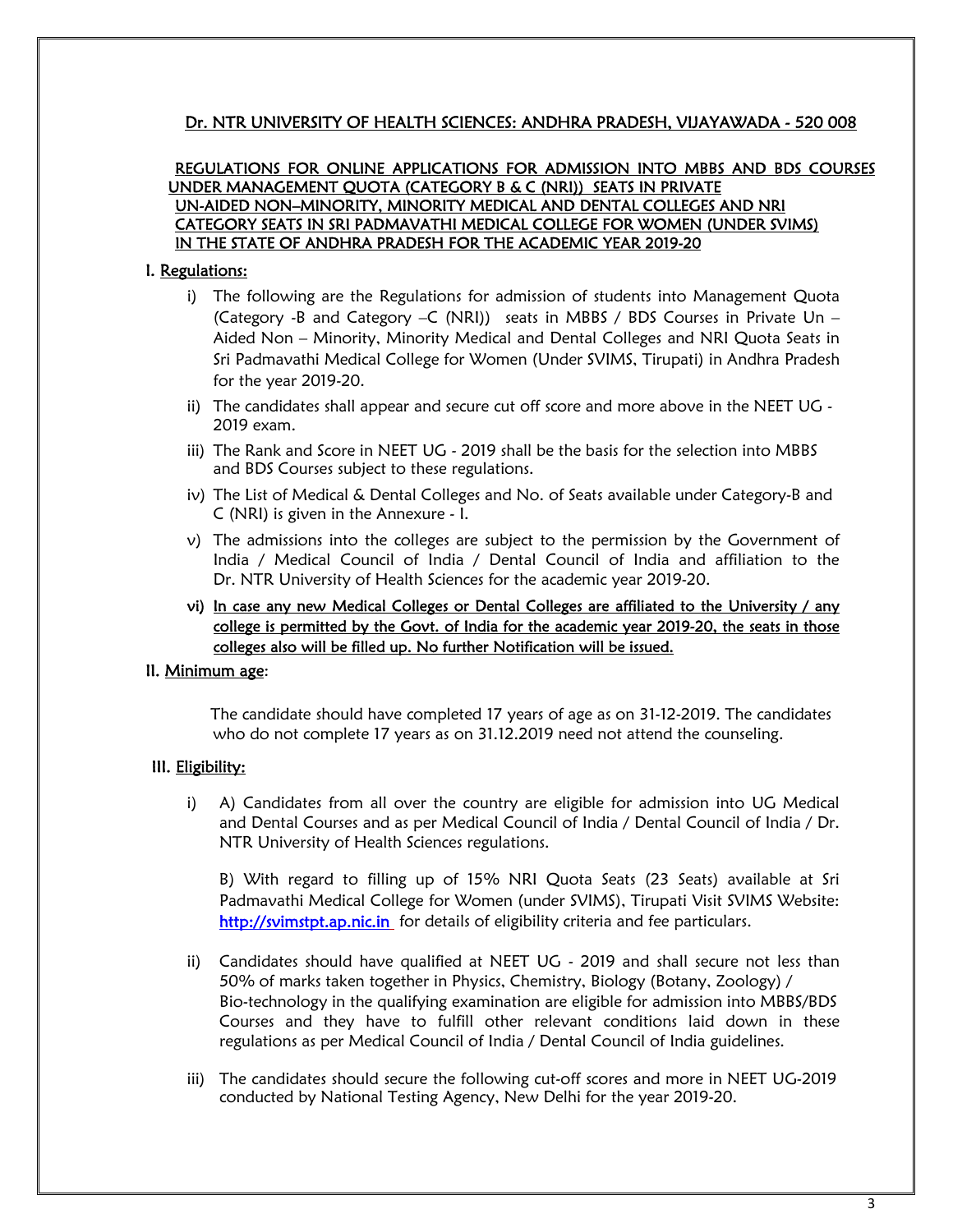| Category                                     | Qualifying Criteria         | Cut off score | <b>Remarks</b>                                |
|----------------------------------------------|-----------------------------|---------------|-----------------------------------------------|
|                                              |                             | (out of 720)  |                                               |
| General category 50 <sup>th</sup> Percentile |                             | 134           | Candidates scoring equal to or more than      |
|                                              |                             |               | this cut-off score have been declared as      |
|                                              |                             |               | qualified.                                    |
| SC/ST/BC                                     | 40 <sup>th</sup> Percentile | 107           | SC/ST/BC candidates scoring equal to or       |
|                                              |                             |               | more than this cut-off score have been        |
|                                              |                             |               | declared as qualified.                        |
| Persons with                                 | 45 <sup>th</sup> Percentile | 120           | OC-PH candidates scoring equal to or more     |
| Disability (OC)                              |                             |               | than this cut-off score have been declared as |
|                                              |                             |               | qualified.                                    |

**Under Graduate Medical and Dental**

\*Lower percentage / percentile of marks for SC/ST/BC/PH is only for eligibility purpose and will not be applicable for reservation as there are no reservation quotas for these categories. Caste certificate issued by other state Governments will be considered for determining their eligibility for cut-off scores.

- iv) Children and wards of bonafide NRI residents, who secured cut-off score and more in NEET-2019, are eligible for admission into MBBS and BDS Courses under Management Quota Category – C Seats.
- v) Candidates who have already applied for Competent Authority Quota Seats in response to this University earlier notification are also eligible for the management quota seats, but they have to submit separate online application through **https://appvtmedadm.apntruhs.in** The Application submitted for Competent Authority Quota seats will not be considered.
- vi) Candidates possessing qualification of the University / Board of an institution outside the AP State should submit Equivalence certificate issued by the Board of Intermediate Education of Andhra Pradesh, to the effect that the qualification possessed is equivalent to or higher than Intermediate examination conducted by the Board of Intermediate Education of Andhra Pradesh at the time of admission into the college.
- vii) Candidates possessing qualification of the University / Board of an institution outside INDIA should submit Eligibility / Equivalence certificate issued by Association of Indian Universities, New Delhi and Equivalence certificate issued by the Board of Intermediate Education of Andhra Pradesh to the effect that the qualification possessed is equivalent to or higher than Intermediate examination conducted by the Board of Intermediate Education of Andhra Pradesh at the time of admission into the college.
- Note: If a candidate is found to have submitted false information or concealed any relevant information regarding this matter or submitted fake certificate/ document, such candidate is liable to be disqualified for admission and in case already admitted, the admission will be cancelled. Further disciplinary action against him/her will be taken by the University.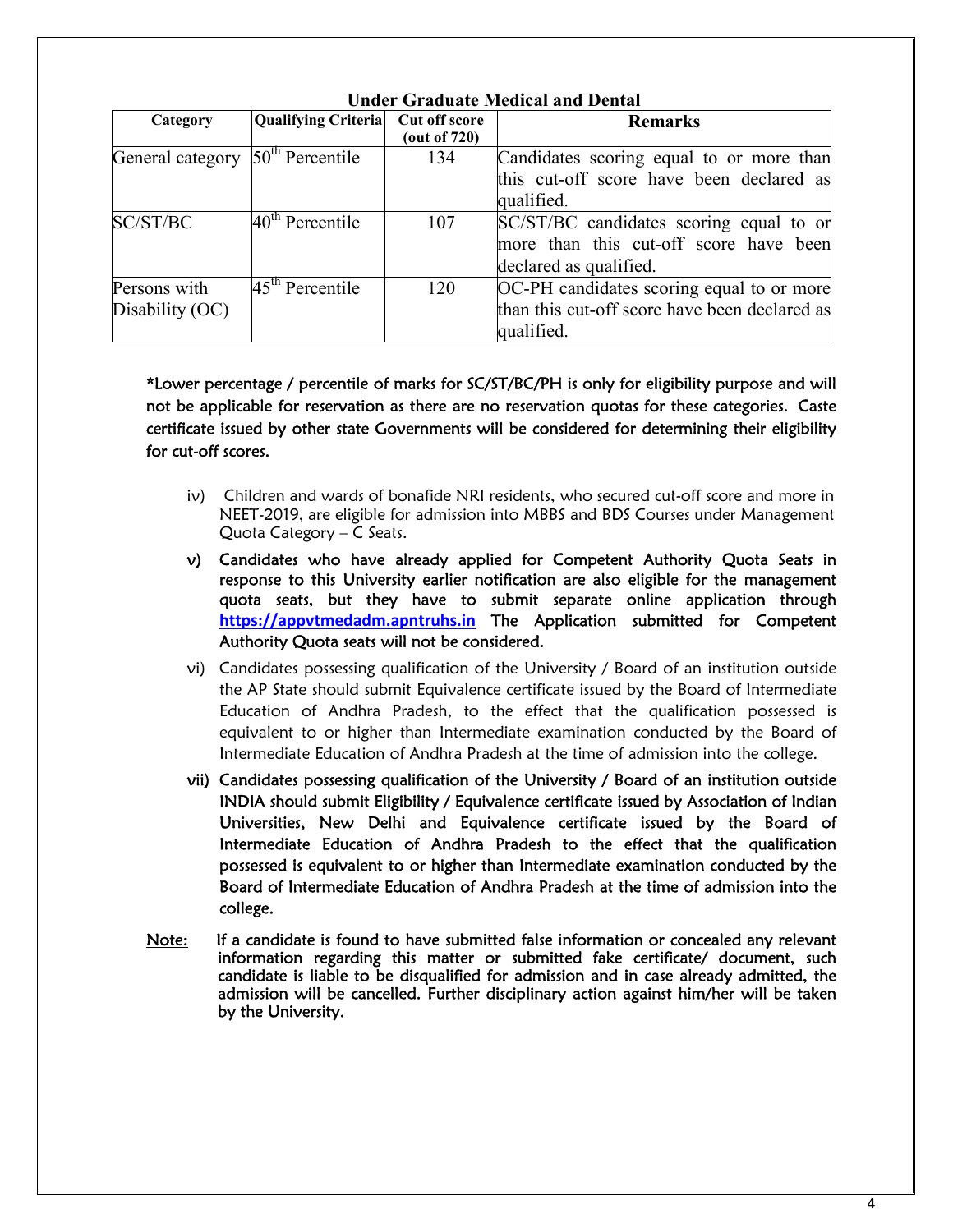# **(iv)** APPLICATIONS THROUGH ONLINE:

- **(i)** The on-line application form for determining Merit Position for Management Quota seats using NEET UG – 2019 scores will be available on the website http://ntruhs.ap.nic.in and **https://appvtmedadm.apntruhs.in** from 11.00 AM on 07.07.2019 upto 5.00 PM on 15.07.2019.
- Note: The candidates are advised to take a print out of the Prospectus / Instructions from the website http://ntruhs.ap.nic.in or from **https://appvtmedadm.apntruhs.in** and read carefully before proceeding to fill the application form.
	- (ii) The candidate should fill the online application form available in the Website with the data required-for, through internet. The online application form can be filled through any computer with internet connection (home/internet cafe /net center). The candidate is advised to fill the online application form after going through the Prospectus by keeping all the Certificates and ready to enter his/her correct data.

# V. Procedure of filling online application and Procedure for online payment:

- 1. The candidates are advised to take a print out of the Prospectus / Instructions from the website http://ntruhs.ap.nic.in and **https://appvtmedadm.apntruhs.in** and read carefully before proceeding to fill the application form.
- 2. Visit website **https://appvtmedadm.apntruhs.in** through Internet Explorer 11 version only to fill the application form.
- 3. Keep the following documents required to fill the application form:
	- i. NEET UG 2019 Admit card issued by the National Testing Agency.
	- ii. NEET UG 2019 Score card issued by the National Testing Agency<br>iii. Date of Birth Certificate. (SSC or its equivalent certificate).
	-
	-
	- iv.  $10+2$  certificate.<br>
	v. Credit card / Debit card for payment of fee through netbanking.
- 4. The Registration number sent to the registered mobile after entering the basic details should be noted for further use. The Registration number should be kept confidentially and not to disclose or share with others.
- 5. Application Fee: Rs.3540/- (Including GST) plus Bank charges extra can be paid through Debit card / Credit card or Net Banking. The fee paid by the applicant is not refundable and not adjusted to a future date under any circumstances.
- 7. The candidate should sign at the declaration area in the print out of the online application form. The candidates need not submit Printout of Application by post.
- 8. The candidate should paste a passport size photograph which is similar to that applied for NEET-UG 2019 in the space provided in the print out of online application form and submit at the time of original certificates verification and Counseling.
- **9.** The candidate should submit the print-out of the filled in online application form along with two sets of attested copies of required certificates at the Dr. NTR University of Health Sciences, Vijayawada at the time of original certificates verification.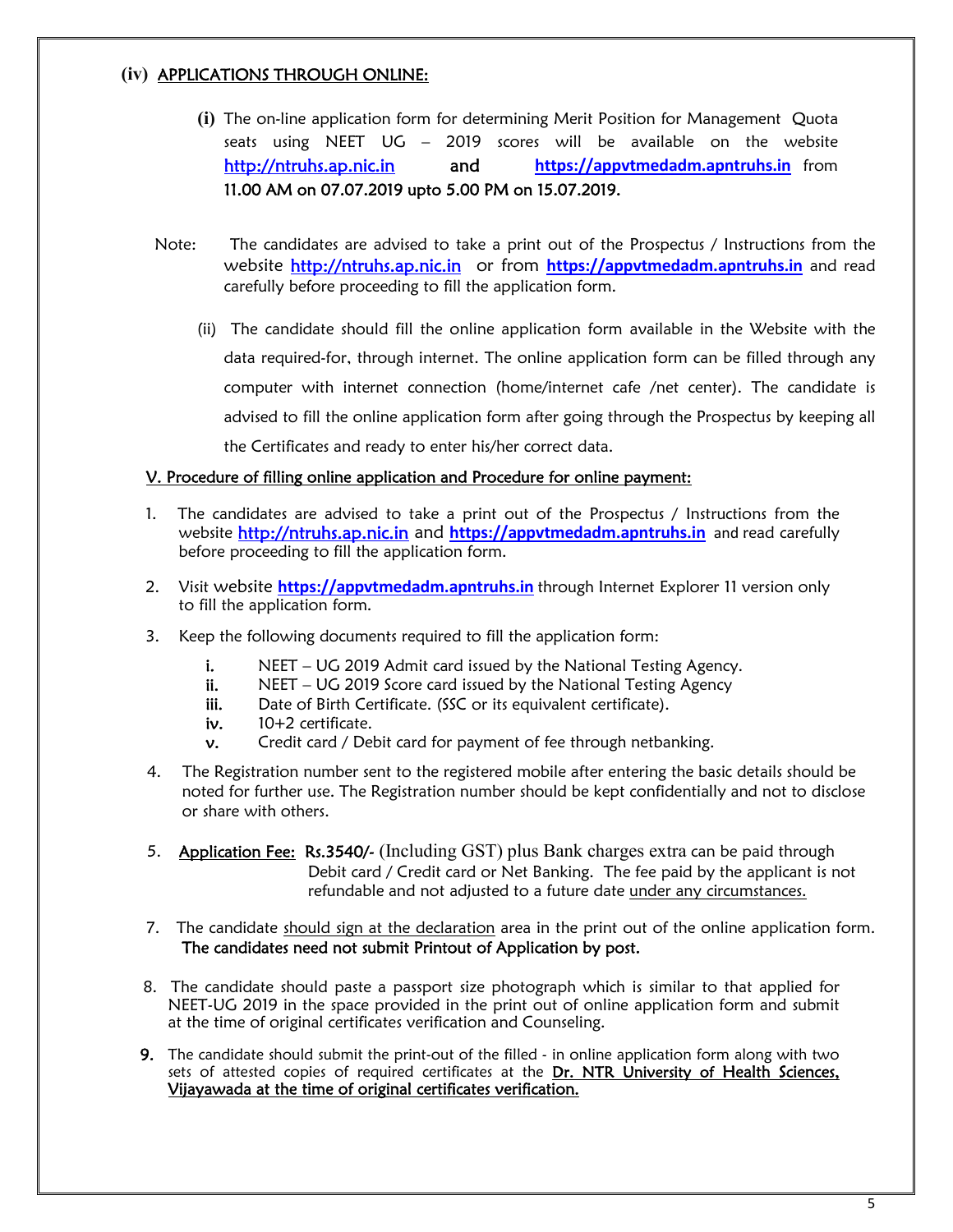- Note: 1. The candidate of the applicant will not be considered for admission to MBBS and BDS Courses unless the print-out application form along with the requisite enclosures is submitted at the time of verification of original certificates and counseling.
	- **1.** The Candidates whose names are not present in the merit list even though submitted their online application and taken printout, such candidates have to approach the University with relevant documents one day before the commencement of counseling.

# PROCEDURE FOR SUBMISSION OF ONLINE APPLICATION FORM

| Cat-B and NRI Admissions into MBBS/BDS Courses                                                  | Open the website https://appvtmedadm.aphtruns.in_nome page displayed as follows.                           |                             |                                      | <b>Dr NTR University of Health Sciences</b> |
|-------------------------------------------------------------------------------------------------|------------------------------------------------------------------------------------------------------------|-----------------------------|--------------------------------------|---------------------------------------------|
| A                                                                                               | Notification Procedure of Web Counselling Procedure to ExerciseOptions Fee Structure                       |                             | List of Courses Print Options        |                                             |
| <b>On Line Application</b><br>On Line Registration NEW<br>Data Updation NEW                     |                                                                                                            |                             | <b>Web Counselling</b>               |                                             |
|                                                                                                 |                                                                                                            |                             |                                      | Flash I                                     |
|                                                                                                 | HELP DESK :: For queries related to Web Counselling mail apmedadm2019@gmail.com                            |                             |                                      |                                             |
| Home   Entrance Tests   Related Links   Disclaimer<br>* Best viewed in 1024 by 768 resolution * |                                                                                                            |                             |                                      |                                             |
| Click on the Online Registration.                                                               |                                                                                                            |                             |                                      |                                             |
|                                                                                                 | Registration Form appears in which Candidate has to give the details to register.                          |                             |                                      |                                             |
|                                                                                                 | Dr. NTR University of Health Sciences, Vijayawada<br>Application for Cat-B and NRI Admission into MBBS/BDS |                             |                                      |                                             |
|                                                                                                 |                                                                                                            | Courses 2019-20             |                                      |                                             |
|                                                                                                 |                                                                                                            |                             |                                      |                                             |
|                                                                                                 | <b>Undergraduate Medical and Dental courses cut-off marks</b><br>Category                                  | <b>Qualifying Criteria</b>  | <b>Cut off Marks</b><br>(Out of 720) |                                             |
|                                                                                                 | General Category                                                                                           | 50 <sup>th</sup> Percentile | 134                                  |                                             |
|                                                                                                 | SC/ST/BC                                                                                                   | 40 <sup>th</sup> Percentile | 107                                  |                                             |
|                                                                                                 | Persons with Disability(OC)                                                                                | 45 <sup>th</sup> Percentile | 120                                  |                                             |
|                                                                                                 |                                                                                                            | Registration Form           |                                      |                                             |

Open the website <mark>https://appvtmedadm.apntruhs.in</mark> Home page displayed as follows.

3. After entering the details click on **validate** button.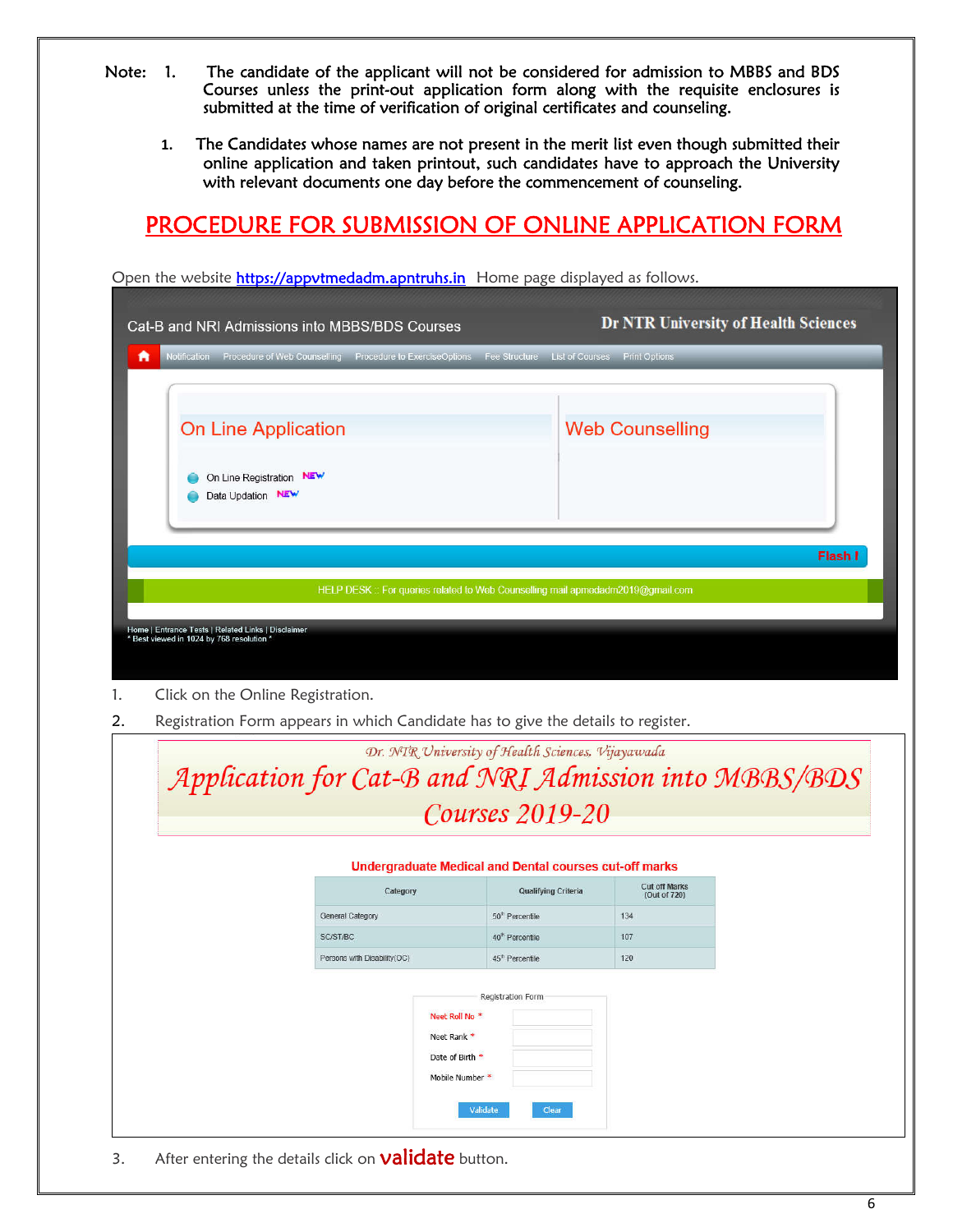

- 4. If all the details you entered is correct, You will receive the Registration number. Please Note the Registration number for further correspondence and click OK
- 5. Then enter Roll Number and the Registration number for updating the details of the candidate and click on **Validate** Button.

|  | Registration Form  |       |  |  |
|--|--------------------|-------|--|--|
|  | NEET Roll No *     |       |  |  |
|  | Registration No. * |       |  |  |
|  | Validate           | Clear |  |  |

6. The application form will be displayed as shown below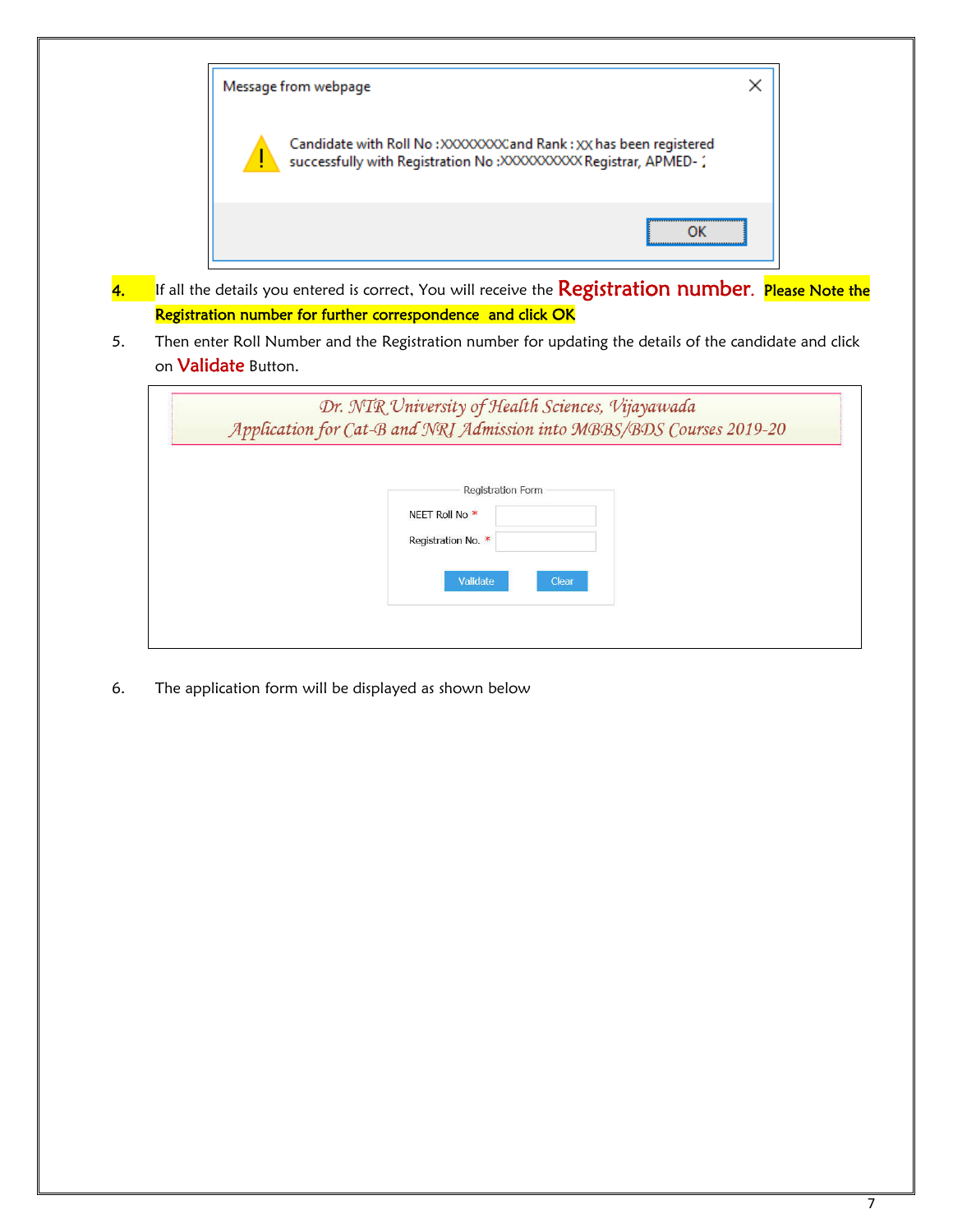|                           |                                                      |    | <b>Personal Details</b> |                          |                                                                                                                                                                                                                                                                                                                                |                                        |  |
|---------------------------|------------------------------------------------------|----|-------------------------|--------------------------|--------------------------------------------------------------------------------------------------------------------------------------------------------------------------------------------------------------------------------------------------------------------------------------------------------------------------------|----------------------------------------|--|
| NEET Roll No              |                                                      |    | XXXXXXXXX               |                          | Email ID <sup>*</sup>                                                                                                                                                                                                                                                                                                          | XXXXXXXXX                              |  |
| NEET Rank<br>XXXXXXXXX    |                                                      |    | Aadhar No <sup>*</sup>  | XXXXXXXXX                |                                                                                                                                                                                                                                                                                                                                |                                        |  |
|                           | Percentile<br>XXXXXXXXXX                             |    |                         | Address <sup>*</sup>     | XXXXXXXXX                                                                                                                                                                                                                                                                                                                      |                                        |  |
| Neet Score                |                                                      |    | XXXXXXXXX               |                          | Place *                                                                                                                                                                                                                                                                                                                        | XXXXXXXXXX                             |  |
| Candidate Name            |                                                      |    | XXXXXXXXX               |                          | District *                                                                                                                                                                                                                                                                                                                     | XXXXXXXXXX                             |  |
| Father Name               |                                                      |    | XXXXXXXXX               |                          | State *                                                                                                                                                                                                                                                                                                                        | XXXXXXXXXX                             |  |
| Mother Name               |                                                      |    | XXXXXXXXXX              |                          | Pin Code *                                                                                                                                                                                                                                                                                                                     | XXXXXXXXXX                             |  |
| Gender <sup>*</sup>       |                                                      |    | XXXXXXXXX               | $\overline{\phantom{a}}$ | SSC Hall Ticket No. *                                                                                                                                                                                                                                                                                                          | XXXXXXXXX                              |  |
| Caste Category *          |                                                      |    | XXXXXXXXX               |                          | Month of Passing SSC *                                                                                                                                                                                                                                                                                                         | ×<br>XXXXXXXXX                         |  |
| Caste Sub Catgory         |                                                      |    | XXXXXXXXXX              |                          | Year of Passing SSC *                                                                                                                                                                                                                                                                                                          | XXXXXXXXX<br>۳                         |  |
| Minority                  |                                                      |    | XXXXXXXXXX              |                          | Inter Hall Ticket No. *                                                                                                                                                                                                                                                                                                        | XXXXXXXXX                              |  |
| PH Status                 |                                                      |    | XXXXXXXXXX              | $\overline{\mathbf{v}}$  | Month of Passing Inter *                                                                                                                                                                                                                                                                                                       | ×<br>XXXXXXXXXX                        |  |
|                           | Obt Marks in Science Subs                            |    | XXXXXXXXXX              |                          | Year of Passing Inter *                                                                                                                                                                                                                                                                                                        | ۳<br>XXXXXXXXXX                        |  |
|                           | (in inter/equivalent) *<br>Tot Marks in Science Subs |    | XXXXXXXXX               |                          | Inter Board *                                                                                                                                                                                                                                                                                                                  | $\overline{\phantom{a}}$<br>XXXXXXXXXX |  |
|                           | (in inter/equivalent) $*$                            |    |                         |                          | Inter Board(Others)                                                                                                                                                                                                                                                                                                            | XXXXXXXXX                              |  |
| Mobile No <sup>*</sup>    |                                                      |    | XXXXXXXXXX              |                          |                                                                                                                                                                                                                                                                                                                                |                                        |  |
|                           | Mobile No(Alternate) * XXXXXXXXX                     |    |                         |                          |                                                                                                                                                                                                                                                                                                                                |                                        |  |
|                           | Are you claiming NRI Quota                           |    | XXXXXXXXX               | $\overline{\mathbf{v}}$  |                                                                                                                                                                                                                                                                                                                                |                                        |  |
| State of Domicile *       |                                                      |    | XXXXXXXXXX              | ٠                        |                                                                                                                                                                                                                                                                                                                                |                                        |  |
| Photo File Already Loaded |                                                      | L. |                         |                          |                                                                                                                                                                                                                                                                                                                                |                                        |  |
|                           |                                                      |    |                         |                          | Photo Uploader                                                                                                                                                                                                                                                                                                                 |                                        |  |
|                           |                                                      |    |                         |                          | Drag-n-Drop files here or                                                                                                                                                                                                                                                                                                      |                                        |  |
|                           |                                                      |    |                         |                          | click to select files for upload.                                                                                                                                                                                                                                                                                              |                                        |  |
|                           |                                                      |    |                         |                          |                                                                                                                                                                                                                                                                                                                                |                                        |  |
|                           | Signature File Already Loaded                        |    |                         |                          |                                                                                                                                                                                                                                                                                                                                |                                        |  |
|                           |                                                      |    |                         |                          | Signature Uploader                                                                                                                                                                                                                                                                                                             |                                        |  |
|                           |                                                      |    |                         |                          | Drag-n-Drop files here or                                                                                                                                                                                                                                                                                                      |                                        |  |
|                           |                                                      |    |                         |                          | click to select files for upload.                                                                                                                                                                                                                                                                                              |                                        |  |
|                           |                                                      |    |                         |                          |                                                                                                                                                                                                                                                                                                                                |                                        |  |
|                           |                                                      |    |                         |                          | Once a file is selected, click the Upload icon to upload the file                                                                                                                                                                                                                                                              |                                        |  |
|                           |                                                      |    |                         |                          | Declaration I declare that the information provided by me is true in all respect and in case any information found to be<br>false, my admission would stand cancelled automatically and criminal action can be initiated against me. I<br>will pay the fees as applicable from time to time, regularly by the stipulated date. |                                        |  |
|                           |                                                      |    |                         |                          |                                                                                                                                                                                                                                                                                                                                |                                        |  |

- 7. After filling the form, click on **Save and Exit Button.** This process can be repeated till all the data you entered is correct. Then click on Save and Pay Button to proceed for payment. Depending on your caste category, the Registration fee is varied. Once paid you will not get any refund. Hence, you are requested to double check the eligibility conditions yourself and pay the fee.
- 8. Now you will be directed to the Payment Gateway click OK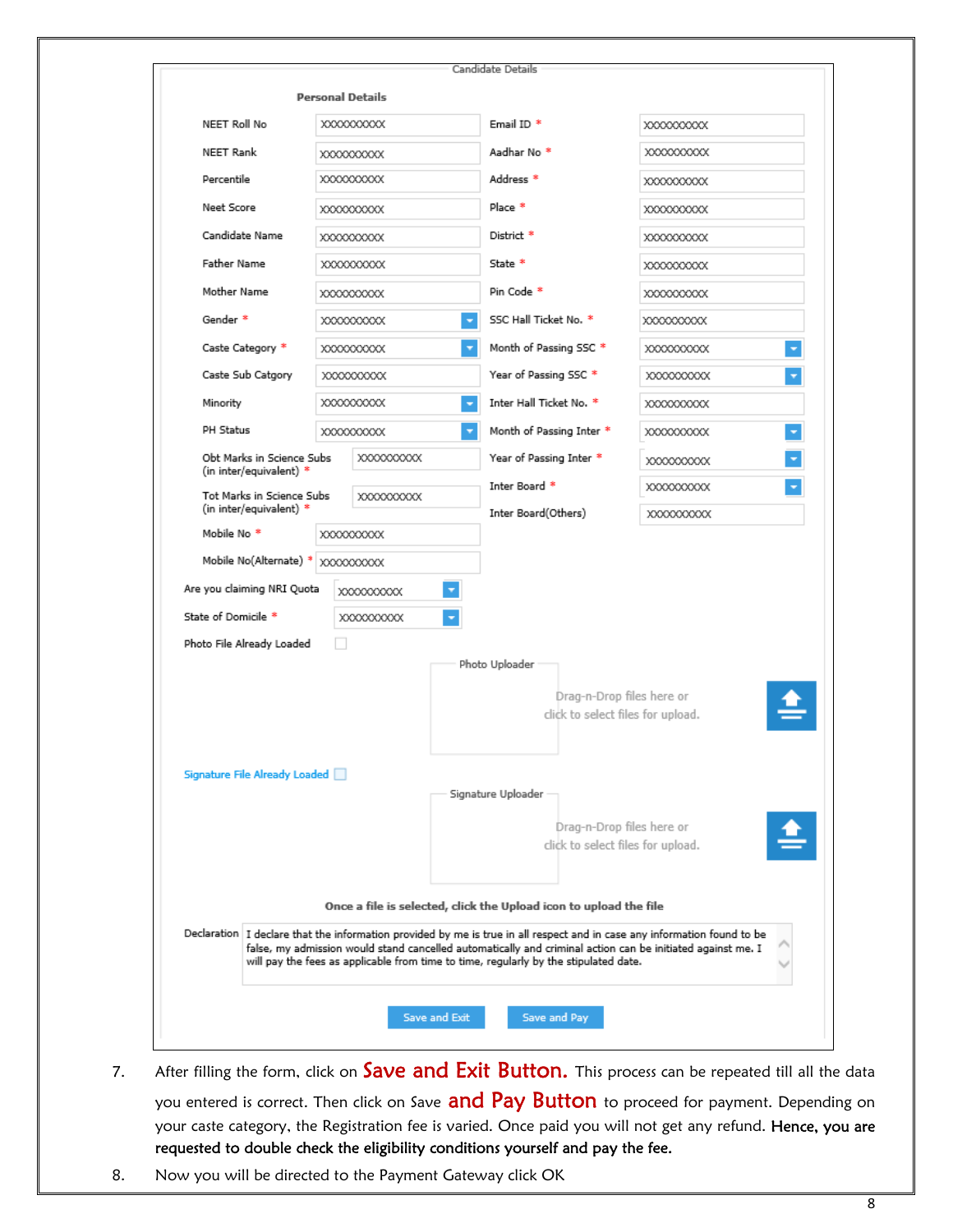| Message from webpage                                                                      |  |
|-------------------------------------------------------------------------------------------|--|
| Payment Details<br>Application Fee = XXXX<br>Payment Reference Number = APMEDADM000000000 |  |
|                                                                                           |  |

9. Select you mode of payment and Make Payment

| Credit Card<br>ゝ                | Pay by Credit Card                                                                   | <b>Merchant Name</b><br>Dr. NTR University of Health |
|---------------------------------|--------------------------------------------------------------------------------------|------------------------------------------------------|
| Debit Card                      | <b>VISA</b>                                                                          | Sciences                                             |
| <b>PIN</b> Debit Card + ATM PIN | <b>Card Number</b>                                                                   |                                                      |
| <b>III</b> Internet Banking     | Enter card number<br><b>Service</b>                                                  | Payment Amount:                                      |
|                                 | and fit.<br><b>Expiration Date</b><br><b>CVVI CVC</b><br>$\checkmark$<br>$\check{ }$ |                                                      |
|                                 | Year<br>Month<br><b>Card Holder Name</b>                                             |                                                      |
|                                 | Enter card holder name                                                               |                                                      |
|                                 | <b>Make Payment</b>                                                                  |                                                      |
|                                 | Cancel                                                                               | <b>BillDesk</b>                                      |

10. After payment you will receive a Successful Payment message



- 11. Click OK Button. You will get your filled application form take printout of this form and affix a recent passport size photo on the space provided and submit the form at the time of certificate verification.
- 12. Sample of Filled Application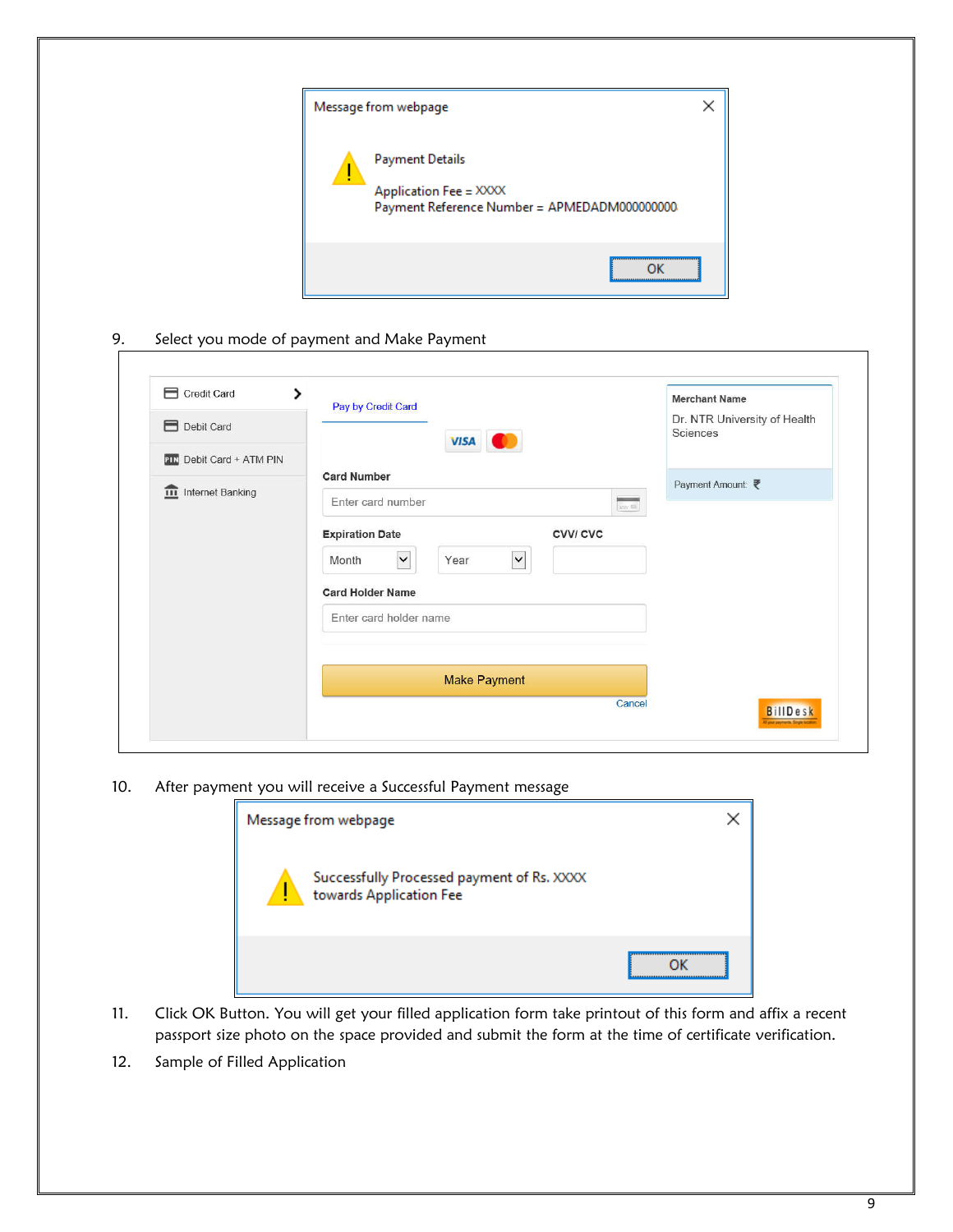|                                   | Dr. NTR University of Health Sciences, Vijayawada<br><b>AP Medical Admissions - 2019</b><br><b>Application for Cat-B and NRI Admission into MBBS/BDS Courses</b><br>2019-20 | Signature<br>Print             |
|-----------------------------------|-----------------------------------------------------------------------------------------------------------------------------------------------------------------------------|--------------------------------|
|                                   | <b>Candidate NEET Details</b>                                                                                                                                               |                                |
| Roll No.: XXXXXXXXXX              |                                                                                                                                                                             | Rank: XXXXXXXXXX               |
| Percentile: XXXXXXXXXX            |                                                                                                                                                                             | Score: XXXXXXXXXX              |
|                                   | <b>Candidate Personal Details</b>                                                                                                                                           |                                |
| Name of Candidate: XXXXXXXXXX     |                                                                                                                                                                             | Father's Name: XXXXXXXXXX      |
| Date of Birth: XXXXXXXXXX         |                                                                                                                                                                             | Gender: XXXXXXXXXX             |
| Caste Category: XXXXXXXXXX        | Caste Sub Category: XXXXXXXXXX                                                                                                                                              |                                |
| PH: XXXXXXXXXX                    |                                                                                                                                                                             | Minority: XXXXXXXXXX           |
| Obt Marks: XXXXXXXXXX             |                                                                                                                                                                             | Tot Marks: XXXXXXXXXX          |
| Inter Board: XXXXXXXXXX           |                                                                                                                                                                             | Mobile No.: XXXXXXXXXX         |
| Email ID.: XXXXXXXXXX             |                                                                                                                                                                             | Aadhar No.: XXXXXXXXXX         |
| Address: XXXXXXXXXX               |                                                                                                                                                                             | <b>XXXXXXXXXXX</b>             |
| Place: XXXXXXXXXX                 |                                                                                                                                                                             | District : XXXXXXXXXX          |
| State: XXXXXXXXXX                 |                                                                                                                                                                             | Pin Code: XXXXXXXXXX           |
| SSC Hall Ticket No.: XXXXXXXXXX   | Month/Year of SSC: XXXXXXXXXX                                                                                                                                               |                                |
| Inter Hall Ticket No.: XXXXXXXXXX | Month/Year of Inter : XXXXXXXXXX                                                                                                                                            |                                |
| Claiming NRI: XXXXXXXXX           |                                                                                                                                                                             | State of Domicile : XXXXXXXXXX |

#### Paid an amount of Rs. xxxx towards Application Fee.

I declare that the information provided by me is true in all respect and in case any information found to be false, my admission would stand cancelled automatically and criminal action can be initiated against me. I will pay the fees as applicable from time to time, regularly by the stipulated date.

# <u> Al Bildi dha bhain inn an Dain Middin an An Bhain an Bhain an </u>

Date:: XXXXXXXXXX

Signature of the Candidate

Note : Take a printout and submit along with list of documents at the time of certificate verification.

### Do's and Don'ts **■ Do not use mobiles and tablets to Apply. Use only computers.**

- $\downarrow$  Do not select or enter false information which can be liable for Criminal Action.
- $\blacktriangle$  Avoid using slow internet facility.
- $\ddot{\text{+}}$  Keep your mobile with you while applying and do not block SMS.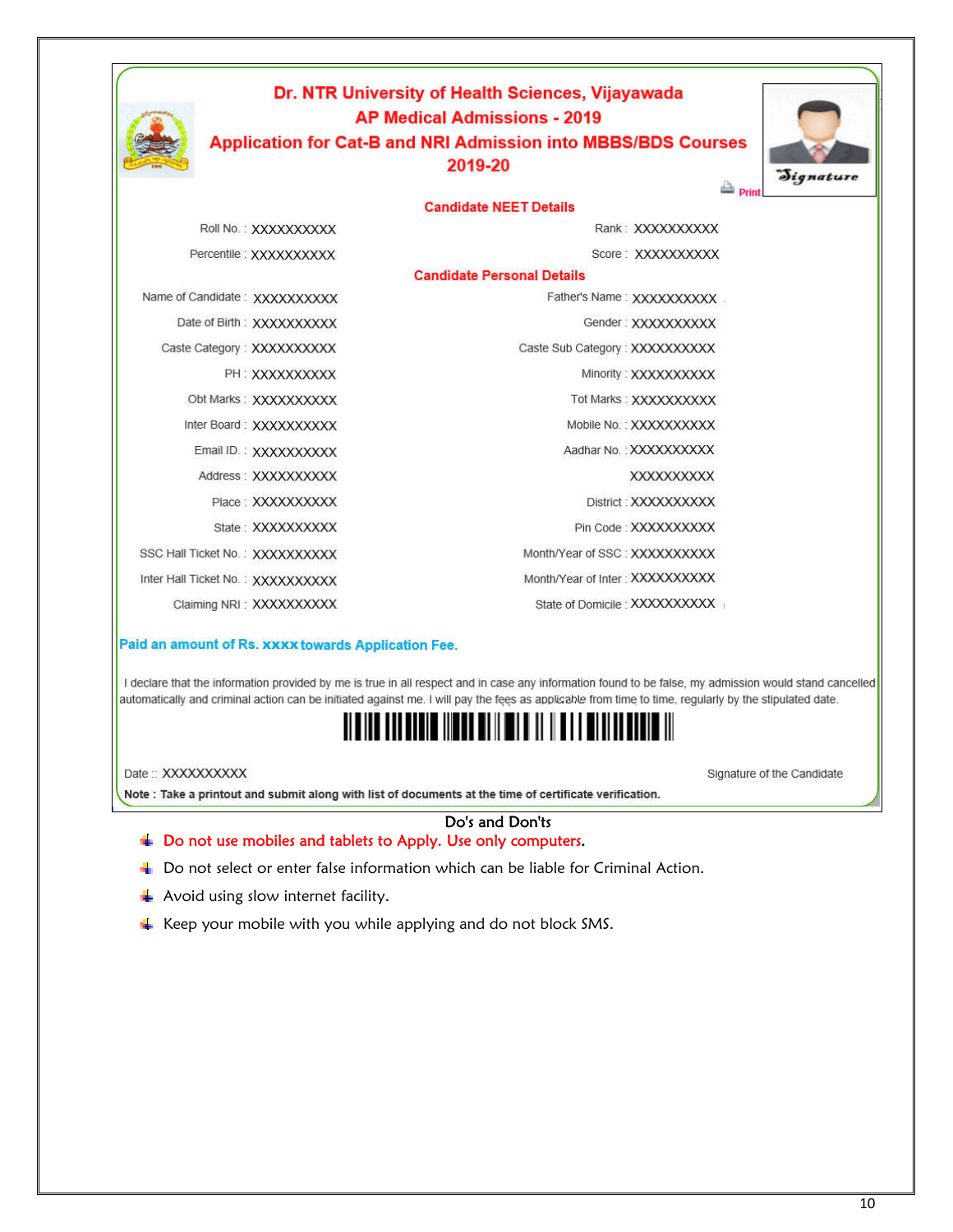# VI. Counseling for allotment of Seats:

Procedure of counseling for allotment of seats will be notified separately.

# VII. (i) Tuition Fee:

As per G.O.Ms.No.30 & 31 HM & FW, (C1) Department Dt.17-04-2015, the following is the tuition fee in respect of the Category-B & C seats in Pvt. Un-aided Non-Minority and Minority Medical and Dental Colleges in Andhra Pradesh.

| Course      | Management Quota - Category - B | Management Quota -<br>Category - C (NRI Quota) |
|-------------|---------------------------------|------------------------------------------------|
| <b>MBBS</b> | Rs.13,37,057/- P. A.            | See Note - 1 below                             |
| <b>BDS</b>  | Rs.5,46,978/- P. A.             | Rs. 7,50,000/- P.A.                            |

# MEDICAL COLLEGES

# Note : 1

|                   |                                                                                        | <b>FEE FOR "C" CAT</b>    |
|-------------------|----------------------------------------------------------------------------------------|---------------------------|
| <b>SNO</b>        | <b>NAME OF THE MEDICAL COLLEGE</b>                                                     | <b>PER ANNUM IN RS.</b>   |
| $\mathbf{1}$      | APOLLO INST., OF MEDICAL SCIENCES, CHITTOOR                                            | 31,50,000                 |
| $\overline{2}$    | ALLURI SITARAMA RAJU ACADEMY OF MEDICAL SCIENCES, ELURU                                | 32,00,000                 |
| 3                 | DR. PINNAMANENI SIDDHARTHA INST., OF MEDICAL SCIENCES &<br>RESEARCH, CHINNA AVUTAPALLI | 32,00,000                 |
| 4                 | GAYATRI VIDYA PARISHAD MEDICAL COLLEGE, VISAKHAPATNAM                                  | 30,00,000                 |
| 5                 | GREAT EASTERN MEDICAL SCHOOL, SRIKAKULAM                                               | 35,00,000                 |
| 6                 | GSL MEDICAL COLLEGE, RAJAHMUNDRY                                                       | 31,50,000                 |
| $\overline{7}$    | KATURI MEDICAL COLLEGE, CHINAKONDRUPADU                                                | 31,50,000                 |
| 8                 | KONASEEMA INST., OF MEDICAL SCIENCES, AMALAPURAM                                       | 35,00,000                 |
| 9                 | MAHARAJAH's INST., OF MEDICAL SCIENCES, VIZIANAGARAM                                   | 31,50,000                 |
| 10                | NARAYANA MEDICAL COLLEGE, NELLORE                                                      | 35,00,000                 |
| 11                | NRI ACADEMY OF SCIENCES, CHINAKAKANI                                                   | 40,00,000                 |
| 12                | NRI INST., OF MEDICAL SCIENCES, VISAKHAPATNAM                                          | 30,00,000                 |
| 13                | PES INST., OF MEDICAL SCIENCES, KUPPAM                                                 | 33,07,500                 |
| 14                | SANTHIRAM MEDICAL COLLEGE, NANDYAL                                                     | 31,50,000                 |
| 15                | VISWABHARATHI MEDICAL COLLEGE, KURNOOL                                                 | 29,00,000                 |
|                   | <b>Muslim Minority Colleges</b>                                                        |                           |
| $\mathbf{1}$      | FATHIMA INSTITUTE OF MEDICAL SCIENCES, KADAPA                                          | 33,30,000                 |
| $\overline{2}$    | NIMRA INSTITUTE OF MEDICAL SCIENCES, IBRAHIMPATNAM,<br>KRISHNA DIST.                   | 32,00,000                 |
| <b>AUTONOMOUS</b> |                                                                                        |                           |
|                   | Sri Padmavathi Medical College for Women (under SVIMS), Tirupati.                      | Visit SVIMS Website       |
| $\mathbf{1}$      |                                                                                        | http://svimstpt.ap.nic.in |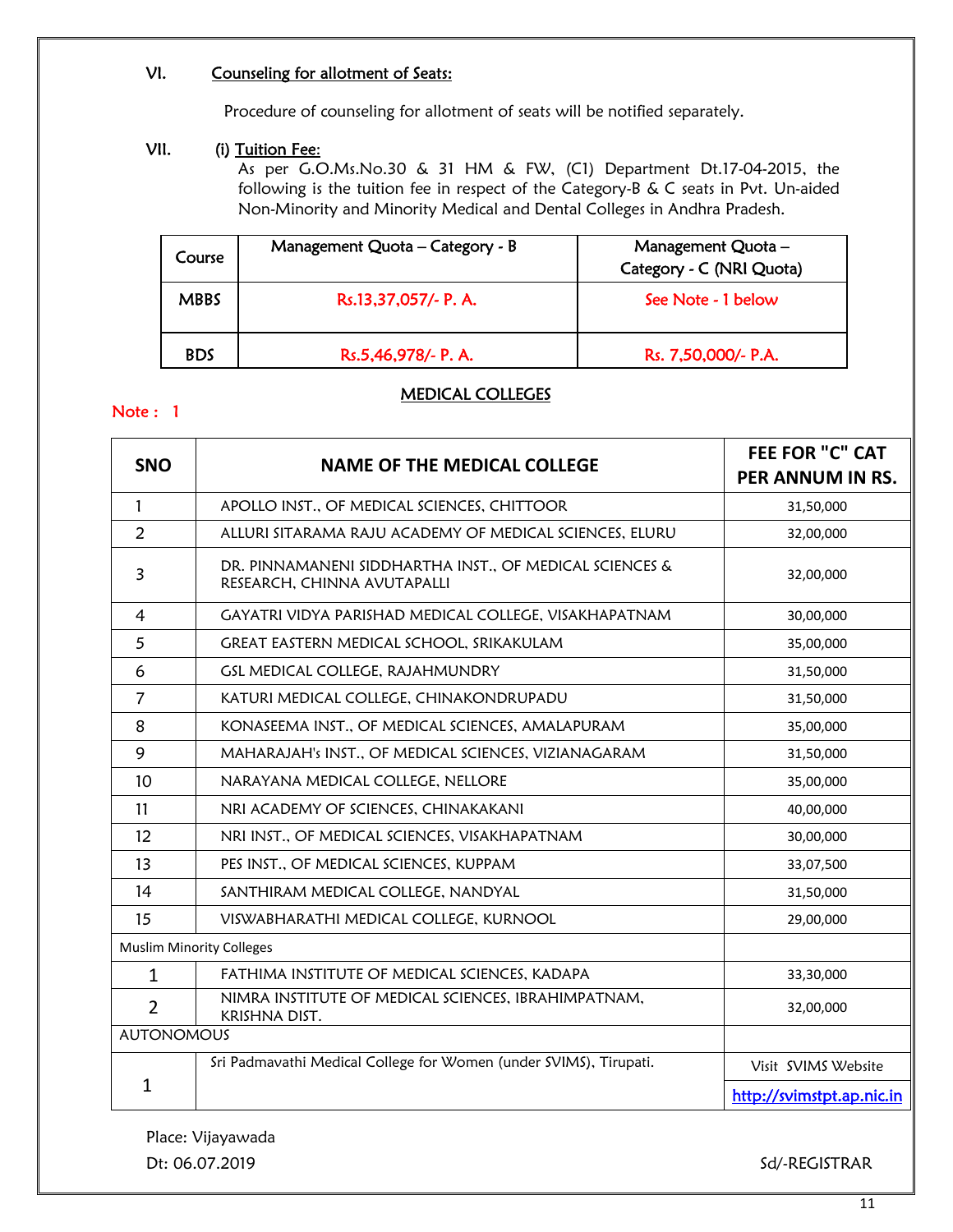# Annexure- I

## LIST OF COLLEGES

The admissions into the following colleges are subject to the permission by the Government of India / Medical Council of India / Dental Council of India for the year 2019-20.

NOTE: In case any new Medical Colleges or Dental Colleges are affiliated to the University/any college is permitted by the Govt. of India for the academic year 2019-20, the seats in those colleges also will be filled up. If any colleges listed are not permitted by Government of India for the year 2019-20 the seats in that college will not be filled.

|                   |                                                                                          | No. of Seats under Management<br>Quota |                               |  |
|-------------------|------------------------------------------------------------------------------------------|----------------------------------------|-------------------------------|--|
| S. No.            | Name of the College                                                                      | Category - B                           | $Category - C$<br>(NRI Quota) |  |
|                   | <b>Non-Minority Medical Colleges</b>                                                     |                                        |                               |  |
| $\mathbf{1}$      | Alluri Sitarama Raju Academy of Medical Sciences, Eluru                                  | 52                                     | 23                            |  |
| $\overline{2}$    | Dr. Pinnamaneni Siddhartha Inst., of Medical Sciences &                                  | 52                                     | 23                            |  |
|                   | Research, Chinaoutpalli                                                                  |                                        |                               |  |
| 3                 | Great Eastern Medical School, Srikakulam                                                 | 52                                     | 23                            |  |
| 4                 | GSL Medical College, Rajahmundry                                                         | 70                                     | 30                            |  |
| 5                 | Katuri Medical College, Chinakondrupadu                                                  | 52                                     | 23                            |  |
| 6                 | Konaseema Inst., of Medical Sciences, Amalapuram                                         | 52                                     | 23                            |  |
| $\overline{7}$    | Gayathri Vidya Parishat Inst. Of Health care Medical                                     | 52                                     | 23                            |  |
|                   | Technology, Visakhapatnam.                                                               |                                        |                               |  |
| 8                 | Maharajah's Inst., of Medical Sciences, Vizianagaram                                     | 52                                     | 23                            |  |
| 9                 | Narayana Medical College, Nellore                                                        | 87                                     | 38                            |  |
| 10                | NRI Academy of Medical Sciences, Chinakakani                                             | 70                                     | 30                            |  |
| 11                | PES Inst., of Medical Sciences, Kuppam.                                                  | 52                                     | 23                            |  |
| $12 \overline{ }$ | Santiram Medical College, Nandyal                                                        | 35                                     | 15                            |  |
| 13                | Viswabarathi Medical College, Kurnool                                                    | 52                                     | 23                            |  |
| 14                | Apollo Institute of Medical Sciences & Research,<br>Murukambattu (V), Chittoor District. | 52                                     | 23                            |  |
| 15                | NRI Inst., of Medical Sciences, Visakhapatnam                                            | 52                                     | 23                            |  |
|                   | Muslim Minority Medical Colleges                                                         |                                        |                               |  |
| 16                | Nimra Institute of Medical Sciences, Ibrahimpatnam                                       | 52                                     | 23                            |  |
| 17                | Fathima Institute of Medical Sciences, Kadapa                                            | 35                                     | 15                            |  |
|                   | <b>AUTONOMOUS</b>                                                                        |                                        |                               |  |
| $\mathbf{1}$      | Sri Padmavathi Medical College for Women (under                                          |                                        | $23*$                         |  |
|                   | SVIMS), Tirupati.                                                                        |                                        |                               |  |

### MEDICAL COLLEGES:

 15% NRI Category Seats (23 Seats) available at Sri Padmavathi Medical College for Women (under SVIMS), Tirupati. Visit SVIMS Website: http://svimstpt.ap.nic.in for details of eligibility criteria and fee payble.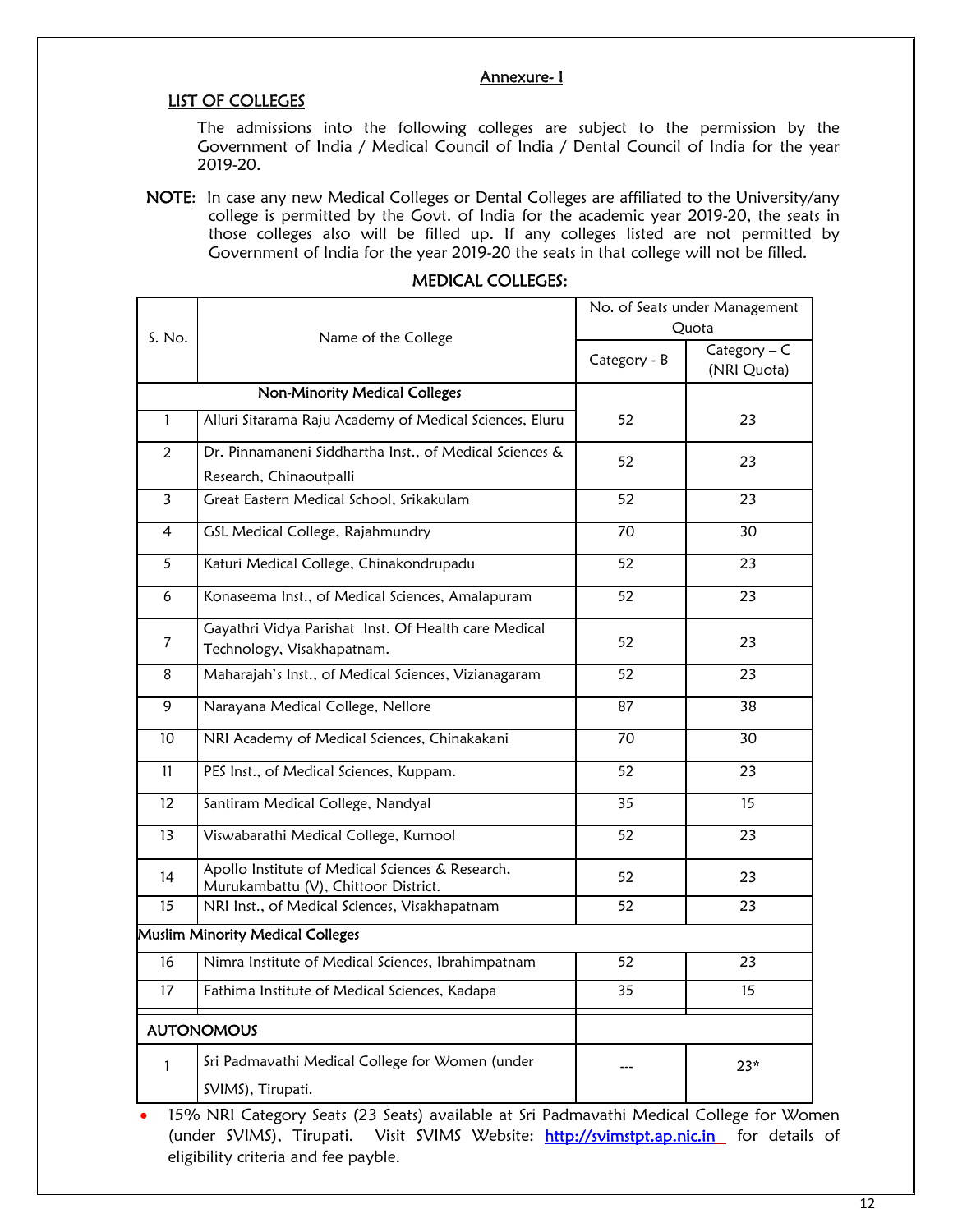# DENTAL COLLEGES:

|                         |                                                                                               |              | No. of Seats under         |  |
|-------------------------|-----------------------------------------------------------------------------------------------|--------------|----------------------------|--|
|                         |                                                                                               | Management   |                            |  |
| S. No.                  | Name of the College                                                                           | Quota        |                            |  |
|                         |                                                                                               | Category - B | Category -C<br>(NRI Quota) |  |
| $\mathbf{1}$            | CKS Teja Inst., of Dental Sciences, Tirupati                                                  | 35           | 15                         |  |
| $\overline{c}$          | Drs. Sudha & Nageswara Rao Siddhartha Inst., of Dental Sciences,<br>Chinaoutpalli, Gannavaram | 35           | 15                         |  |
| $\overline{\mathbf{3}}$ | G. Pulla Reddy Dental College, Kurnool                                                        | 17           | 8                          |  |
| $\overline{4}$          | GITAM Dental College, Visakhapatnam                                                           | 35           | 15                         |  |
| 5                       | Narayana Dental College, Nellore                                                              | 35           | 15                         |  |
| 6                       | Sibar Inst., of Dental Sciences, Guntur                                                       | 35           | 15                         |  |
| $\overline{7}$          | St. Joseph Dental College, Eluru                                                              | 35           | 15                         |  |
| 8                       | Sree Sai Dental College, Srikakulam                                                           | 35           | 15                         |  |
| 9                       | Vishnu Dental College, Bhimavaram                                                             | 35           | 15                         |  |
| 10 <sup>°</sup>         | GSL Dental College, Rajahmundry                                                               | 35           | 15                         |  |
| 11                      | Anil Neerukonda Inst., of Dental Sciences, Visakhapatnam.                                     | 35           | 15                         |  |
| $12 \overline{ }$       | Lenora Institute of Dental Sciences, Rajahmundry                                              | 35           | 15                         |  |
| 13                      | KIMS Dental College, Amalapuram                                                               | 35           | 15                         |  |
| 14                      | Care Dental College, Guntur                                                                   | 17           | 8                          |  |